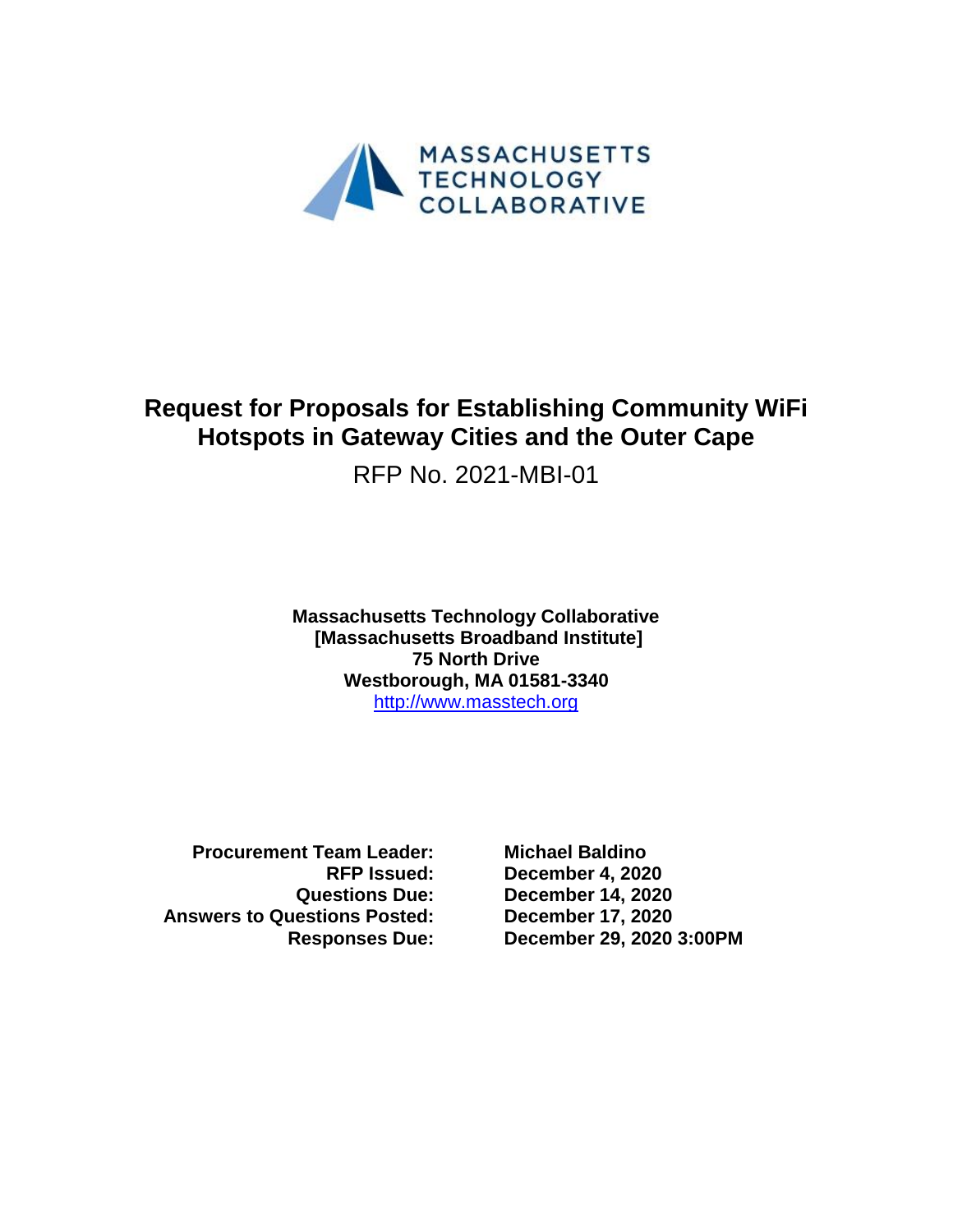# **1. INTRODUCTION**

# **1.1 Overview**

Massachusetts Technology Collaborative ("Mass Tech Collaborative" or "MassTech"), on behalf of the Massachusetts Broadband Institute ("MBI") is issuing this Request for Proposals for Establishing Community WiFi Hotspots ("Hotspot") in Gateways Cities and the Outer Cape (RFP No.2021-MBI-01) (the "RFP" or "RFP") to solicit proposals from qualified providers ("Respondents") to establish and maintain one or more indoor and/or outdoor Hotspots through June 30, 2021 as more specifically described in Section 2 (the "Services"). The initial list of cities and towns that are eligible to receive Hotspots are listed in Section 2. Mass Tech Collaborative may issue one or more addenda to this RFP to add additional towns or cities, which would also include an updated schedule for responding to this RFP, if necessary. Mass Tech Collaborative will post each addendum, as specified in Section 5.2, and will also notify Respondent(s) of each addendum issued after receipt of a Proposal under this RFP.

Mass Tech Collaborative will be the contracting entity on behalf of MBI for the purposes of this RFP, and (except where the specific context warrants otherwise), MBI and Mass Tech Collaborative are collectively referred to as Mass Tech Collaborative or MassTech. Mass Tech Collaborative will enter into a Services Agreement and Statement of Work with selected Respondents containing certain standard provisions (the "Agreement"), located **[HERE](https://masstech.org/sites/mtc/files/documents/Legal/Services%20Agreement%20and%20SOW%20Final%20with%20watermark.pdf)**.

# **1.2 Mass Tech Collaborative and MBI**

Innovation Institute at the MassTech Collaborative, the Massachusetts Broadband Institute, and the Mass Tech Collaborative is an independent public instrumentality of the Commonwealth of Massachusetts chartered by the Commonwealth to serve as a catalyst for growing its innovation economy. Mass Tech Collaborative brings together leaders from industry, academia, and government to advance technology-focused solutions that lead to economic growth, job creation, and public benefits in Massachusetts. Mass Tech Collaborative has three primary divisions: The Massachusetts e-Health Institute. For additional information about Mass Tech Collaborative and its programs and initiatives, please visit our website at [www.masstech.org.](http://www.masstech.org/)

MBI is the central broadband program for the Commonwealth. MBI was created on August 4, 2008, by Chapter 231 of the Acts of 2008, An Act Establishing and Funding the Massachusetts Broadband Institute (the "Broadband Act"). The primary mission of MBI is to extend affordable, robust, high-speed Internet access to all homes, businesses, schools, libraries, medical facilities, government offices and other public places across Massachusetts, with a focus on the hard-toserve areas of western and central Massachusetts. For more information about MBI and its programs and activities generally, please visit the web site at [www.massbroadband.org.](http://www.massbroadband.org/)

# **2. SERVICES REQUIRED**

# **2.1 Overview**

The Baker-Polito Administration announced on October 22, 2020, a \$774 million comprehensive Economic Recovery Plan that focuses on getting people back to work, supporting small businesses, fostering innovation, revitalizing downtowns and ensuring housing stability. The Economic Recovery Plan designated MBI to administer programs to expand internet access for people impacted by the COVID-19 pandemic. Establishing Hotspots in the cities and the towns listed below is a critical component of the Economic Recovery Plan goal of supporting internet connectivity for populations that have financial barriers to internet access. Due to the urgent need to expand internet access, it is a high priority for the Mass Tech Collaborative to partner with Respondents that can stand up Hotspots on an expedited schedule.

Mass Tech Collaborative will provide financial support to the selected Respondent(s) to establish and maintain up to three indoor and/or outdoor Hotspots in each of the Gateway Cities and Outer Cape towns listed below (each a "Eligible Municipality and collectively the "Eligible Municipalities"):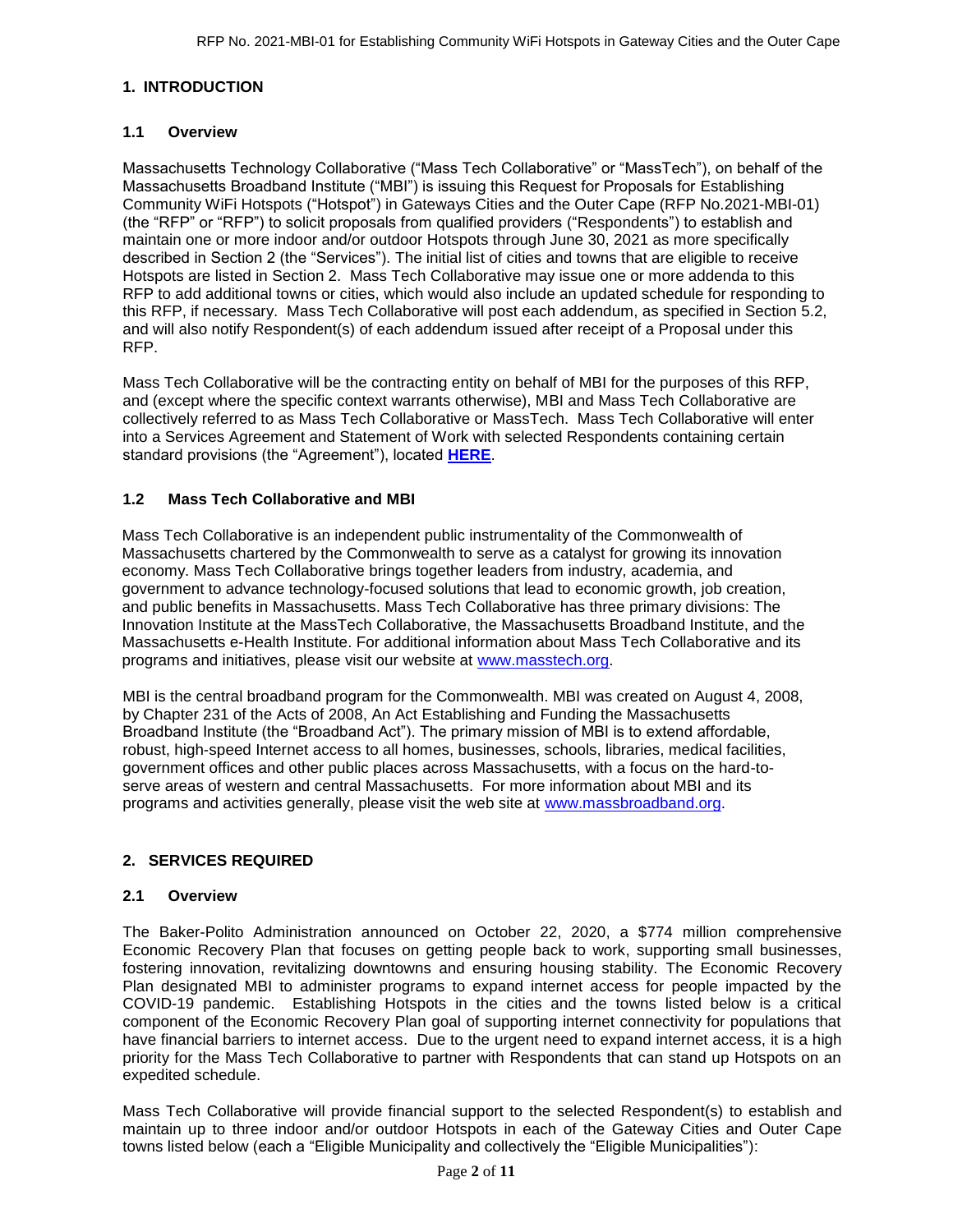| <b>Gateway Cities:</b>   | <b>Barnstable</b><br>Chicopee<br>Methuen<br>Peabody<br>Pittsfield<br>Quincy<br>Worcester |
|--------------------------|------------------------------------------------------------------------------------------|
| <b>Outer Cape Towns:</b> | Eastham<br>Provincetown<br>Truro<br>Wellfleet                                            |

Interested providers should respond to this RFP with a proposal to provide up to three Hotspots in one or more Eligible Municipalities. Please note however, that a Respondent should only submit one proposal to cover all Eligible Municipalities that the Respondent proposes to serve with Hotspot(s). Prior to submitting a proposal under this RFP, the Respondent should coordinate with local officials to identify an appropriate building location to host each Hotspot. Please note that if a Respondent is selected and awarded a contract under this RFP it may only be for a subset of the proposed Hotspots in the Eligible **Municipalities** 

#### **2.2 Scope of Services**

The Selected Respondent shall be responsible for the following tasks and services associated with each proposed Hotspot:

- 1. Site Acquisition for Hotspot(s) Identify and secure access to a building or outdoor location to host each Hotspot that satisfies the following criteria:
	- a. Provides adequate space to accommodate users of the Hotspot in a socially distanced manner and in full compliance with COVID-19 guidance issued by the Massachusetts Department of Health (DPH) and COVID-19 orders issued by Governor Baker or DPH;
	- b. Provides adequate parking for Hotspot users (accessibility via public transportation would be desirable, if available in the Eligible Municipality);
	- c. Has adequate space to accommodate at least ten simultaneous users;
	- d. Can be open for Hotspot users during a wide range of times and days. Mass Tech Collaborative has a preference for Hotspots that can have daytime and evening hours and availability on weekdays and weekends; and
	- e. If more than one Hotspot is proposed for an Eligible Municipality, Respondent should consider locations that accomplish geographic diversity and other factors that distinguish and justify the need for more than one Hotspot in an Eligible Municipality.
- 2. Hotspot Installation and Site Preparation
	- a. Acquire, install and configure equipment that will provide Hotspot internet access. The equipment should be installed in a climate controlled and secure location for an indoor Hotspot. Weatherized equipment should be used for an outdoor Hotspot installation. Mass Tech Collaborative is technology and equipment brand agnostic; and
	- b. Acquire or work with a partner that will provide and set up tables and chairs for users of an indoor Hotspot.
- 3. Internet Connectivity Provide Internet connectivity capable of supporting up to 25 simultaneous users at each Hotspot.
- 4. Maintenance and Technical Support Provide maintenance for Hotspot equipment and technical support to Hotspot users.
- 5. Removal of Hotspot Equipment Respondent will transfer ownership of the Hotspot equipment to Mass Tech Collaborative. If requested by Mass Tech Collaborative, Respondent shall remove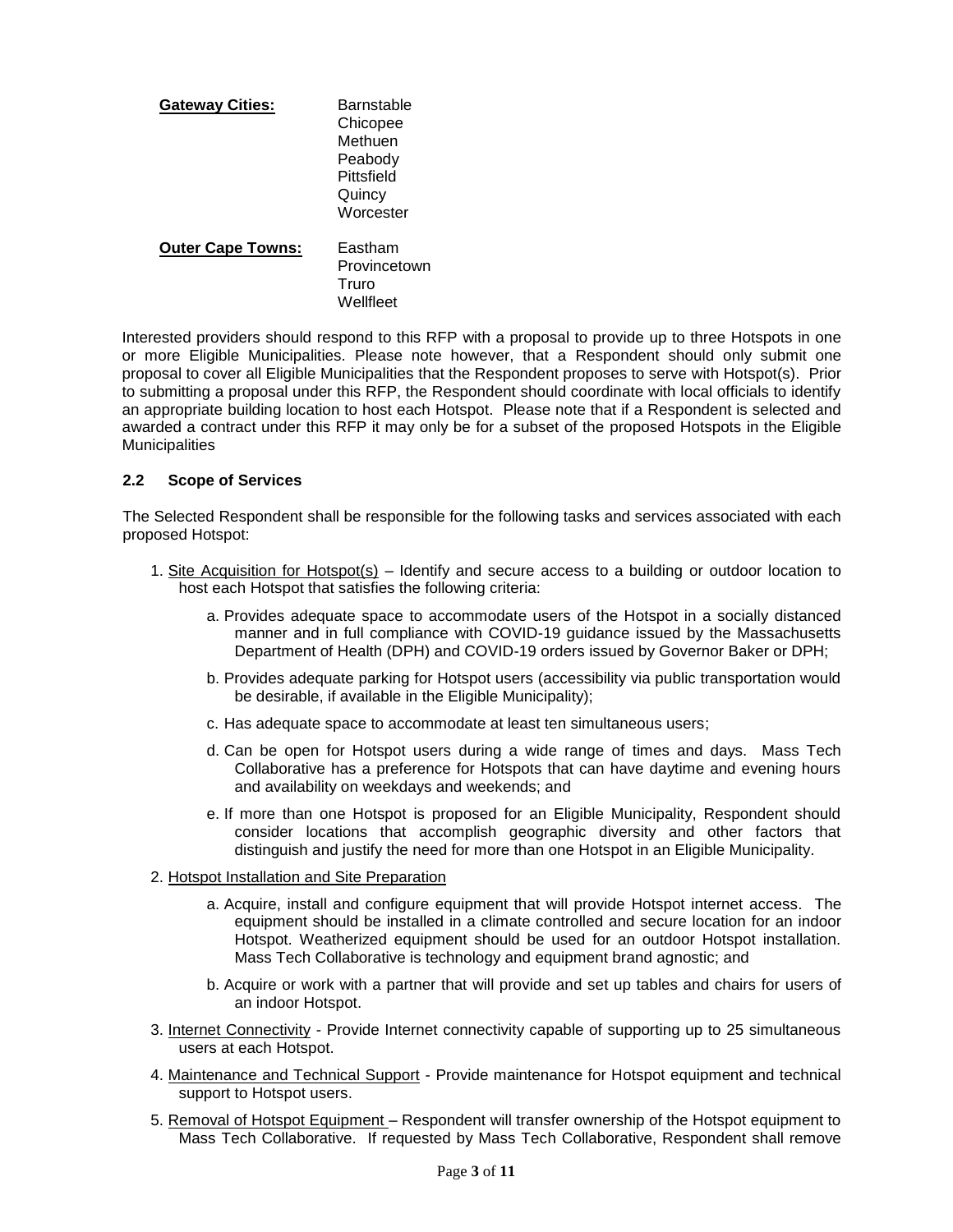the equipment and any related wiring or cabling from the building at the conclusion of the program, patch any holes caused by the wiring and arrange for the delivery of the equipment to the Mass Tech Collaborative or designee.

The Selected Respondent shall be required to operate the Hotspot through June 30, 2021.

#### **3 PROPOSAL PROCESS**

#### **3.1 Proposaland Submission Instructions**

Respondents are cautioned to read this RFP carefully and to conform to its requirements. Failure to comply with the requirements of this RFP may serve as grounds for rejection of a Proposal.

- a. All Proposals, including all Required Submissions, must be submitted electronically, in Adobe Portable Document (PDF) format.
- b. Required Submissions- All Proposals must include the items listed below:
	- Proposal Cover Sheet (Attachment A)
	- Proposal, which shall include:
		- o A description of the firm responding to the RFP (including descriptions of proposed subcontractors, if any) and the firm's qualifications and prior experience with establishing similar indoor hotspots.
		- proximity), handicap accessibility, accessibility by public transportation o A listing of the proposed location for each Hotspot, including address, building description (for each indoor Hotspot), description of space that will be utilized for the Hotspot, parking capacity (on site and in close and details regarding building access and security (for each indoor Hotspot). Clearly indicate whether each proposed Hotspot will be an indoor or outdoor location. If the Respondent proposes more than one Hotspot in an Eligible Municipality, the proposal should address the perceived need and justification for multiple Hotspots. **The Respondent may provide a preliminary listing of potential locations for each Hotspot that can be finalized after submission of the Proposal.** The Respondent should indicate whether each proposed Hotspot location is preliminary or finalized. For each preliminary Hotspot location, Respondent should identify the outstanding issues that require resolution.
		- o The proposed approach to providing the Services that provides a technical description of the equipment that will be installed at each proposed Hotspot and the back-end Internet connectivity (i.e. throughput in Mbps) that will be provided to each proposed Hotspot location. Respondent shall provide the number and location of WiFi access points. Respondent shall also describe the approach to Hotspot maintenance, troubleshooting and technical support for Hotspot users. Additionally, Respondents are invited to propose alternative(s) which provide more cost-effective performance than achievable under the stated RFP scope of services in Section 2. Any alternatives proposed by the Respondent shall be in addition to providing an approach that satisfies the requirements of this RFP.
		- o A proposed schedule for establishing each Hotspot that identifies major tasks leading to opening of the Hotspot to public users.
		- $\circ$  Proposed approach to providing public health protections for Hotspot users, including cleaning and sanitization of Hotspot space(s) and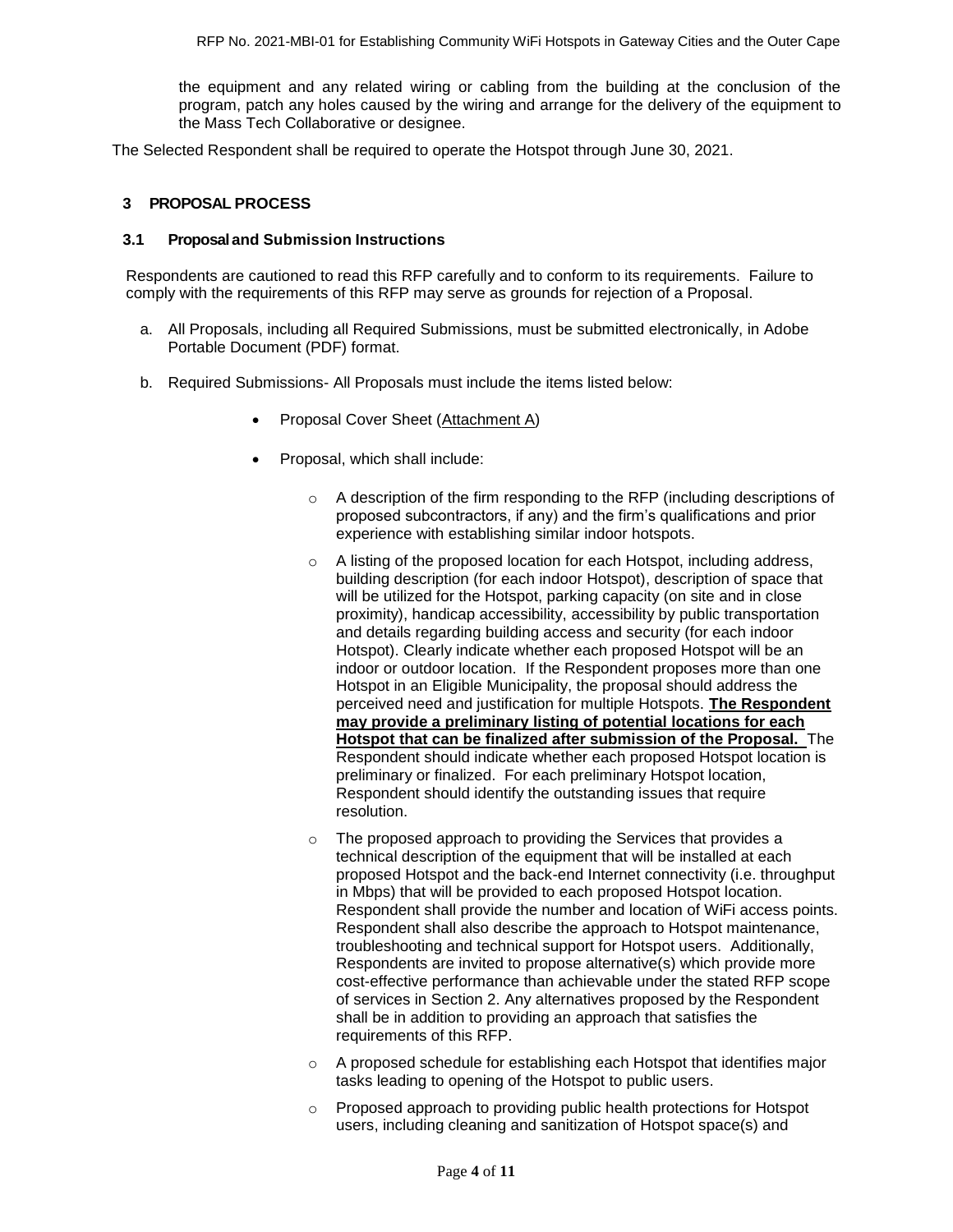layout/enforcement of social distancing protocols and a statement of who will be responsible for these considerations.

- o A listing of the proposed hours of operation for each Hotspot.
- o The total not-to-exceed costs for each Hotspot location utilizing the Budget Template (Attachment C). Budget shall distinguish non-recurring costs for hotspot installation and recurring costs for internet connectivity and maintenance over the period of service ending June 30, 2021. List additional fees, overhead charges, or reimbursable expenses, if any. As a general policy, the Mass Tech Collaborative does not pay mark-ups on reimbursables or out-of-pocket expenses. For travel costs, the Mass Tech Collaborative pays the IRS rate per mile.
- $\circ$  Three references for work previously performed by the Respondent that is substantially similar to the Services. References should include a contact person, address and phone number.
- Authorized Proposal Signature and Acceptance Form (Attachment B). **By executing the Authorized Respondent's Signature and Acceptance Form and submitting a response to this RFP, Respondents certify that they (1) are in compliance with the terms, conditions and specifications contained in this RFP, (2) acknowledge and understand the procedures for handling materials submitted to the Mass Tech Collaborative as set forth in subsection d. below, (3) agree to be bound by those procedures, and (4) agree that the Mass Tech Collaborative shall not be liable under any circumstances for the disclosure of any materials submitted to the Mass Tech Collaborative pursuant to this RFP or upon the Respondent's selection.**
- **Exceptions to the** *Services Agreement and Statement of Work***, located at [HERE](https://masstech.org/sites/mtc/files/documents/Legal/Services%20Agreement%20and%20SOW%20Final%20with%20watermark.pdf),** if any.
- c. Proposals **must** be delivered as follows:

#### **Electronic version submitted to**-

[proposals@masstech.org](../../TEMPLATES/proposals@masstech.org) (please include the RFP number in the subject heading).

d. Any and all responses, Proposals, data, materials, information and documentation submitted to Mass Tech Collaborative in response to this RFP shall become Mass Tech Collaborative's property and shall be subject to public disclosure. As a public entity, the Mass Tech Collaborative is subject to the Massachusetts Public Records Law (set forth at Massachusetts General Laws Chapter 66). There are very limited and narrow exceptions to disclosure under the Public Records Law. If a Respondent wishes to have the Mass Tech Collaborative treat certain information or documentation as confidential, the Respondent must submit a written request to the Mass Tech Collaborative's General Counsel's office no later than 5:00 p.m. fourteen (14) business days prior to the required date of Proposal submission set forth in Section 4.2 below. The request must precisely identify the information and/or documentation that is the subject of the request and provide a detailed explanation supporting the application of the statutory exemption(s) from the public records cited by the Respondent. The General Counsel will issue a written determination within ten (10) business days of receipt of the written request. If the General Counsel approves the request, the Respondent shall clearly label the relevant information and/or documentation as "**CONFIDENTIAL**" in the Proposal and **shall only include the confidential material in the hard copy of the Proposal**. Any statements in a Proposal reserving any confidentiality or privacy rights that is inconsistent with these requirements and procedures will be disregarded.

#### **3.2 Proposal Timeframe**

Page **5** of **11** The proposal process will proceed according to the following schedule. The target dates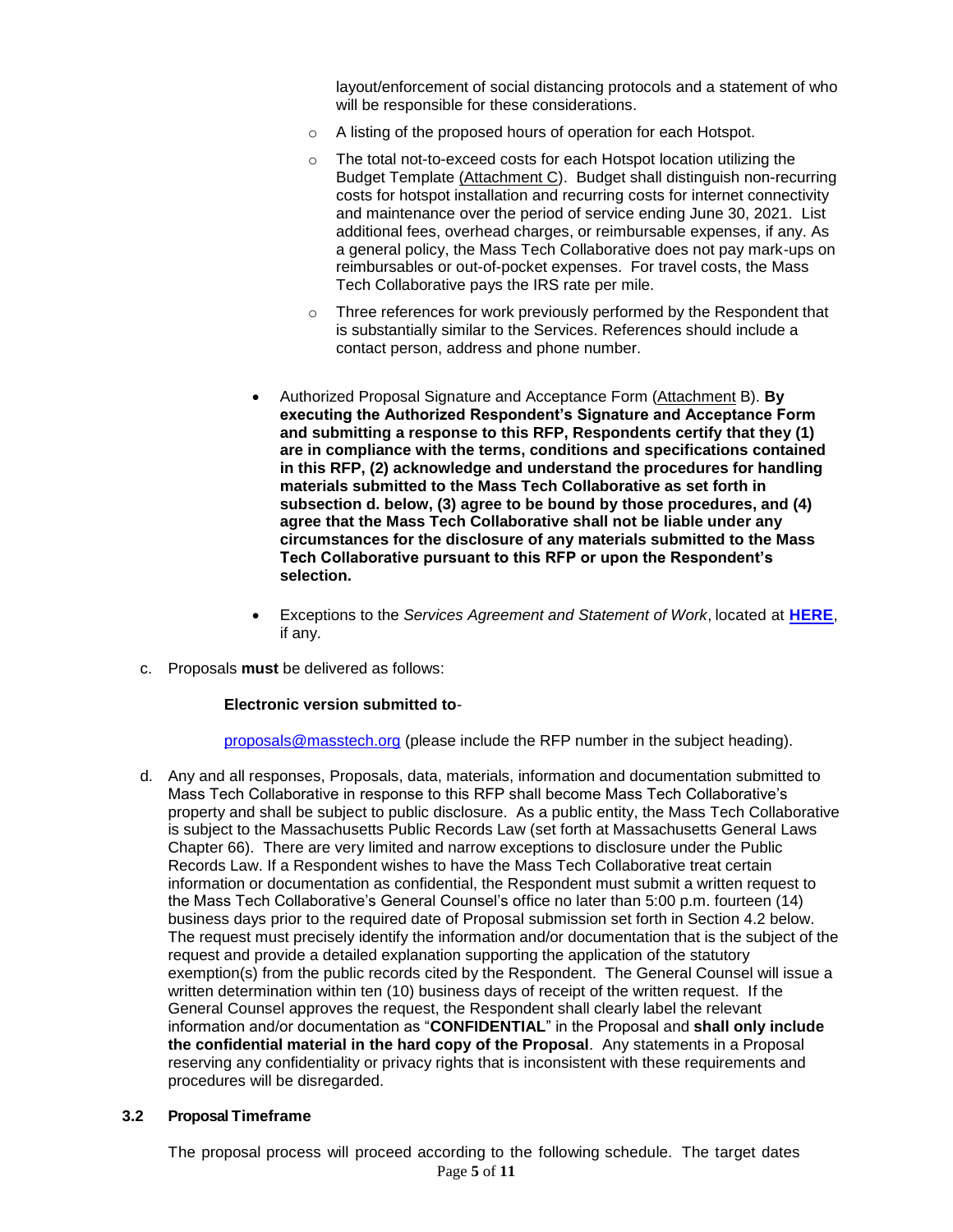are subject to change. Therefore, Respondents are encouraged to check Mass Tech Collaborative's website frequently for updates to the schedule.

| Task                            | <b>IDate:</b>                |
|---------------------------------|------------------------------|
| <b>RFP Released</b>             | December 4, 2020             |
| Questions Due                   | December 14, 2020 @ 5 PM EST |
| Question and Answer File Posted | December 17, 2020 @ 5 PM EST |
| <b>Proposals Due</b>            | December 29, 2020 @ 3 PM EST |

#### **3.3 Questions**

Questions regarding this RFP must be submitted by electronic mail to [proposals@masstech.org](mailto:proposals@masstech.org) with the following Subject Line: "Questions – RFP No. 2021-MBI-1"). All questions must be received by 5:00 p.m. EST on December 14, 2020. Responses to all questions received will be posted on or before 5:00 p.m. on December 17, 2020 to Mass Tech Collaborative and Comm-Buys website(s).

# **4 EVALUATION PROCESS AND CRITERIA**

#### **4.1 Process**

The Mass Tech Collaborative shall evaluate each Proposal that is properly submitted. As part of the selection process, Mass Tech Collaborative may invite finalists to answer questions regarding their Proposal in telephone conference call, video conference, or via written correspondence over email. In its sole discretion, Mass Tech Collaborative may also choose to enter into a negotiation period with one or more finalist Respondent(s) and then ask the Respondent(s) to submit a best and final offer.

#### **4.2 Criteria**

Selection of a Respondent to provide the Services sought herein may be based on criteria that include but are not limited to:

- Demonstrated experience of the Respondent in establishing community-based hotspots
- Reasonableness of the technical approach for each proposed Hotspot location, including:
	- o Number of simultaneous users that can use the Hotspot;
	- o Amount of Internet bandwidth afforded to each Hotspot user; and
	- o Level of maintenance and technical support services.
- Extent of accessibility for each Hotspot, including hours of operation and ease of access (parking, public transportation, handicap accessibility).
- Reasonableness of approach to providing appropriate public health protections, including social distancing of Hotspot users.
- Reasonableness of Respondents' price proposal.
- Reasonableness of schedule to establish each Hotspot in an expeditious manner that is consistent with the time sensitivity of this program.
- Number of Eligibility Municipalities that would receive a Hotspot. Mass Tech Collaborative will view more favorably Proposals that address the needs of multiple communities.
- Extent to which Proposal effectively identifies and justifies the need for multiple Hotspots in a particular Eligible Municipality, where applicable.
- Lack of debarment status by either the state or federal government.

The order of these criteria does not generally denote relative importance. The goal of this RFP is to select and enter into an Agreement with Respondent(s) that will provide the best value and achieve the Mass Tech Collaborative's programmatic objectives. Mass Tech Collaborative reserves the right to consider such other relevant factors as it deems appropriate in order to obtain the "best value".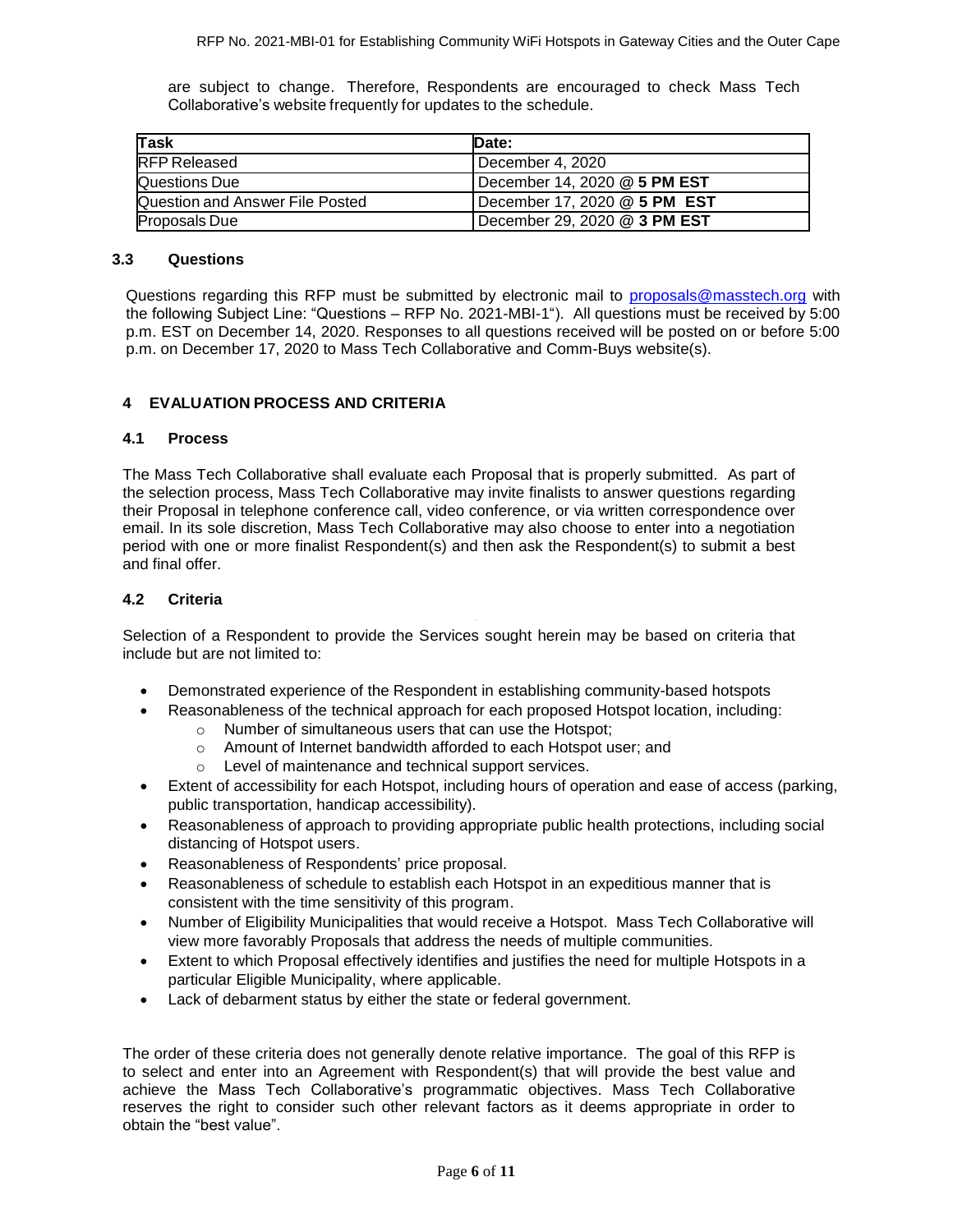# **5.0 GENERAL CONDITIONS**

## **5.1 General Information**

- a) If a Proposal fails to meet any material terms, conditions, requirements or procedures, it may be deemed unresponsive and disqualified. The Mass Tech Collaborative reserves the right to waive omissions or irregularities that it determines to be not material.
- b) This RFP, as may be amended from time to time by Mass Tech Collaborative, does not commit Mass Tech Collaborative to select any firm(s), award any contracts for services pursuant to this RFP, or pay any costs incurred in responding to this RFP. Mass Tech Collaborative reserves the right, in its sole discretion, to withdraw the RFP, to engage in preliminary discussions with prospective Respondents, to accept or reject any or all Proposals received, to request supplemental or clarifying information, to negotiate with any or all qualified Respondents, and to request modifications to Proposals in accordance with negotiations, all to the same extent as if this were a Request for Information.
- c) On matters related solely to this RFP that arise prior to an award decision by the Mass Tech Collaborative, Respondents shall limit communications with the Mass Tech Collaborative to the Procurement Team Leader and such other individuals as the Mass Tech Collaborative may designate from time to time. No other Mass Tech Collaborative employee or representative is authorized to provide any information or respond to any questions or inquiries concerning this RFP. Respondents may contact the Procurement Team Leader for this RFP in the event this RFP is incomplete.
- d) The Mass Tech Collaborative may provide reasonable accommodations, including the provision of materials in an alternative format, for Respondents with disabilities or other hardships. Respondents requiring accommodations shall submit requests in writing, with supporting documentation justifying the accommodations, to the Procurement Team Leader. The Mass Tech Collaborative reserves the right to grant or reject any request for accommodations.
- e) Respondent's Proposal shall be treated by the Mass Tech Collaborative as an accurate statement of Respondent's capabilities and experience. Should any statement asserted by Respondent prove to be inaccurate or inconsistent with the foregoing, such inaccuracy or inconsistency shall constitute sufficient cause for Mass Tech Collaborative in its sole discretion to reject the Proposal and/or terminate of any resulting Agreement.
- f) Costs that are not specifically identified in the Respondent's response and/or not specifically accepted by Mass Tech Collaborative as part of the Agreement will not be compensated under any contract awarded pursuant to this RFP.
- g) Mass Tech Collaborative's prior approval is required for any subcontracted services under any Agreement entered into as a result of this RFP. The selected Respondent will take all appropriate steps to assure that minority firms, women's business enterprises, and labor surplus area firms are used when possible. The selected Respondent is responsible for the satisfactory performance and adequate oversight of its subcontractors. Subcontractors are required to meet the same requirements and are held to the same reimbursable cost standards as the selected Respondent.
- h) Submitted responses must be valid in all respects for a minimum period of sixty (60) days after the deadline for submission.
- i) Mass Tech Collaborative reserves the right to amend the Agreement at any time prior to execution. Respondents should review the Agreement as they are required to specify any exceptions to the Agreement and to make any suggested counterproposal in their Proposal. A failure to specify exceptions and/or counterproposals will be deemed an acceptance of the Agreement's general terms and conditions, and no subsequent negotiation of such provisions shall be permitted.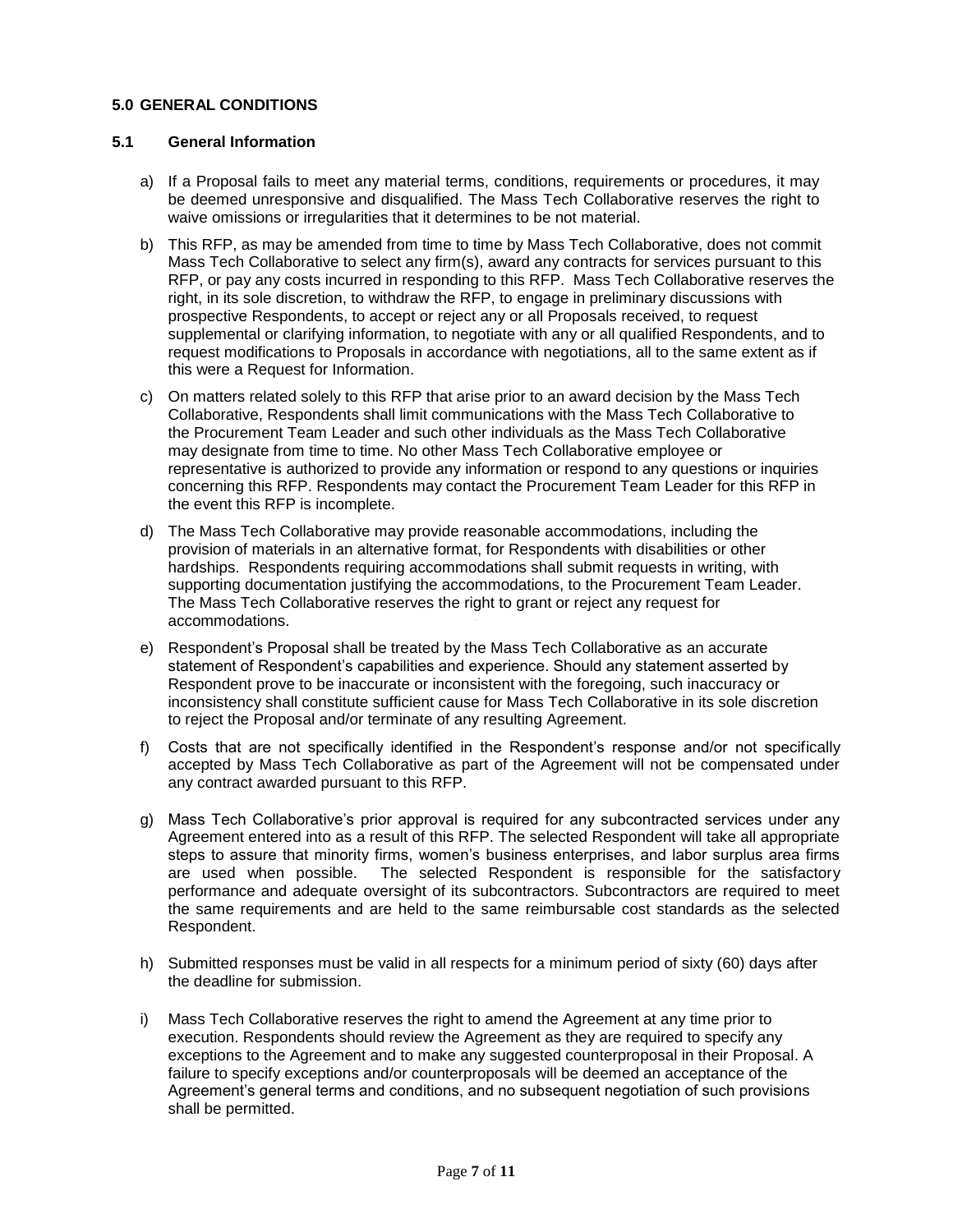## **5.2 Posting of Modifications/Addenda to RFP**

This RFP has been distributed electronically using the Mass Tech Collaborative and COMMBUYS websites. If the Mass Tech Collaborative determines that it is necessary to revise any part of this RFP, or if additional data is necessary to clarify any of its provisions, an addendum will be posted to the websites. It is the responsibility of each potential Respondent to check the Mass Tech Collaborative, MBI and COMMBUYS websites for any addenda or modifications to the RFP. The Mass Tech Collaborative accepts no liability and will provide no accommodation to Respondents who submit a response based on an out-of-date RFP.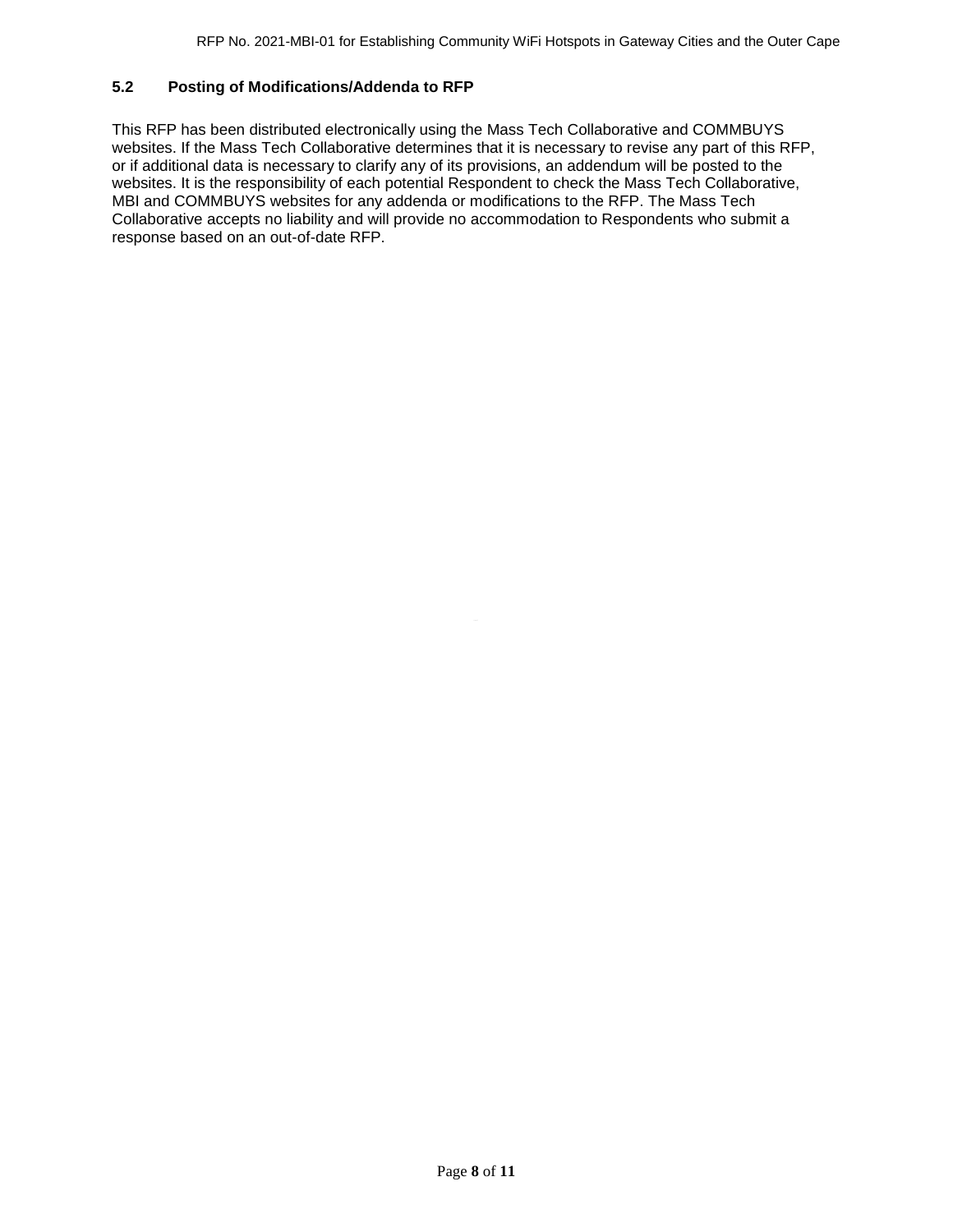# **Attachment A Proposal Cover Sheet**

| Name of Respondent                                                       |               |                                     |                                |          |  |  |
|--------------------------------------------------------------------------|---------------|-------------------------------------|--------------------------------|----------|--|--|
| Mailing Address                                                          | City/Town     |                                     | State                          | Zip Code |  |  |
| Telephone                                                                | Fax           |                                     | Web Address                    |          |  |  |
| Primary Contact for Clarification                                        |               |                                     | Primary Contact E-mail Address |          |  |  |
| Authorized Signatory                                                     |               | Authorized Signatory E-mail Address |                                |          |  |  |
| Status/Jurisdiction<br>Legal<br>(e.g., a<br>Corporation, LLC, LLP, etc.) | Massachusetts | Respondents DUNS No.                |                                |          |  |  |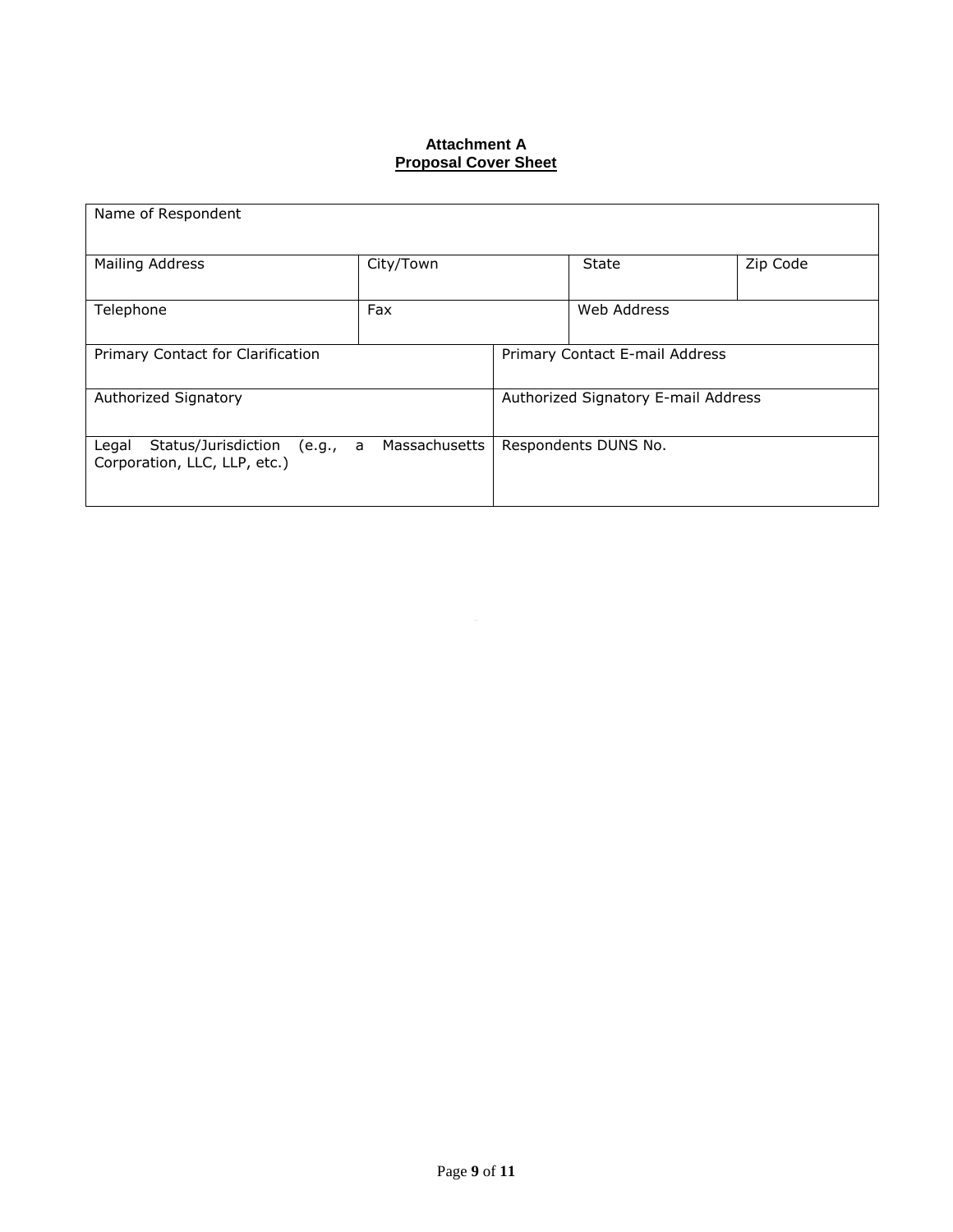#### **Attachment B Massachusetts Technology Collaborative Authorized Respondent's Signature and Acceptance Form**

The undersigned is a duly authorized representative of the Respondent listed below. The Respondent has read and understands the RFP requirements. The Respondent acknowledges that all of the terms and conditions of the RFP are mandatory, and that Respondent's response is compliant with such requirements.

The Respondent understands that, if selected by the Mass Tech Collaborative, the Respondent and the Mass Tech Collaborative will execute an Agreement specifying the mutual requirements of participation. The undersigned has either (*please check one)*:

 $\Box$  specified exceptions and counter-proposals to the terms and conditions of the  $\Diamond$ greement; or

 $\Box$  agrees to the terms and conditions set forth therein;

The undersigned acknowledges and agrees that the failure to submit exceptions and counter-proposals with this response shall be deemed a waiver, and the Agreement shall not be subject to further negotiation.

Respondent agrees that the entire bid response will remain valid for sixty (60) days from receipt by the Mass Tech Collaborative.

I certify that Respondent is in compliance with all corporate filing requirements and State tax laws.

I further certify that the statements made in this response to the RFP, including all attachments and exhibits, are true and correct to the best of my knowledge.

Respondent:

(Printed Name of Respondent)

By:  $\rule{1em}{0.15mm}$ (Signature of Authorized Representative)

Name: when the contract of the contract of the contract of the contract of the contract of the contract of the contract of the contract of the contract of the contract of the contract of the contract of the contract of the

Title:

Date: **Date: Date: Date: Date: Date: Date: Date: Date: Date: Date: Date: Date: Date: Date: Date: Date: Date: Date: Date: Date: Date: Date: Date: Date: Date: Date: Date:**